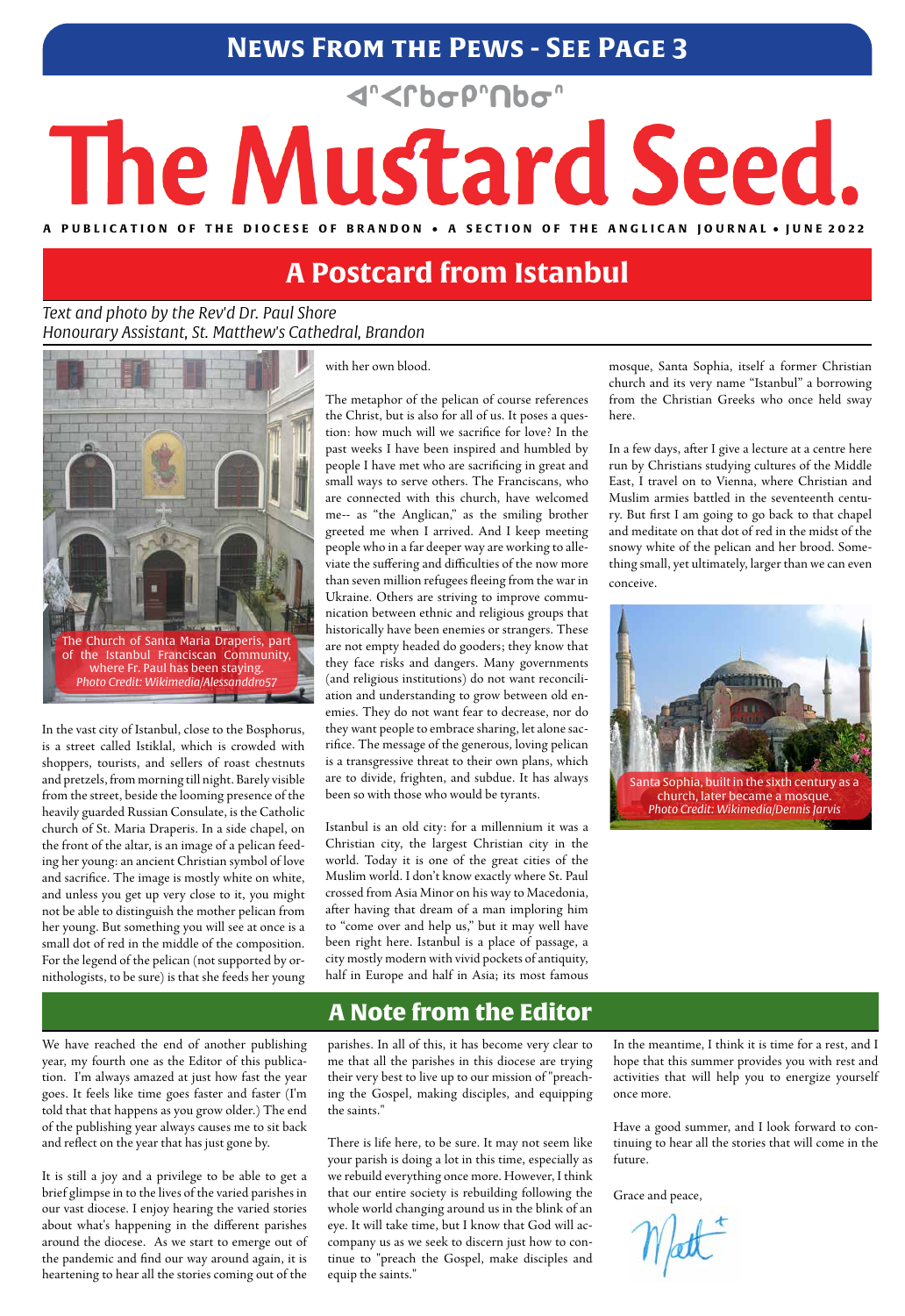For the last number of years,<br>the word "mission" and "missional" have been the<br>stock and trade of the church in the word "mission" and "missional" have been the stock and trade of the church in all its discussions. In our quest to wake up the necessity of serving the people around us as a function of being church, we have been studying and working and praying through what "missional" means. The folks who have been workpoor, the hungry, the lost and ev-impossible things. ery one of our neighbours.

a mission, but rather that the Mis-probable choices. God has a habit ing that God is active, and using us, sion of God has a Church. If you of choosing "the wrong kind of per- improbable candidates though we think about that for any length son" for important jobs. They only are, to accomplish the impossible of time, you will perhaps want me seem "the wrong kind of person" things God wants done as part of to take a run at deepening what I to us, but God sees things differ- the "new thing" that Jesus brings have written. As a Church, Angli- ently and accomplishes impossible us. In the end, it is not us, but God cans are "Directed by Mission" We things through "the wrong kind of who accomplishes in us more than use the term Mission quite freely. person". Perhaps it only seems an we can ask or imagine. We dared What it means is complicated, but improbable choice because God not imagine it because we thought is summed up this way: God is ac-chooses the vulnerable, the weak it impossible, and we didn't ask betive. God is moving and calling us and the broken to accomplish his cause we were sure we weren't worto move. Through Jesus Christ, will. Like St. Paul reminds us, God thy. The thing is, God figured that God has made a new heaven, a new uses us in our weakness, not our it made us perfect for the job. earth and a new humanity and that strength and so by using what apwe are part of the new thing God pear to be foolish candidates for is doing in the world. The Church his work in the world, God shows is the mechanism through which the world how foolish it is. God is doing the new thing. As

members of the Church then, we This will not mean that we will alare part of "the new thing" God ways get it right. It does not mean is doing in Christ. So for faithful we will always understand. Sin still Christians, aware of God's action separates us one from another. in Jesus and focused on the "new Pride and envy and jealousy and thing" God has done, the question hard-heartedness still have a footthat follows now is a simple but hold in all of us. To be directed by deep one: What is God up to now? mission is to admit that fellow An-I will give a shorter answer. The all part of the picture. Even how mission of God is marked always we understand and treat fellow huby a consistent theme. In Christ, man beings who do not believe in we do impossible things with im-Jesus testify to the truth of God's probable people. The story of our mission. Unfailingly we believe Church, the story of every believer Jesus is the way that God is doing when it is told through the lens of "a new thing" and all our relation-God's mission is a story of things ships must reflect that truth. which seemed impossible - and yet were accomplished; by people who But this is good news for us in anwere the improbable choice, and other way. God is acting in the yet were called by God to "do glicans, and fellow Christians are Diocese of Brandon and we as An-

So in fact, the Church doesn't have ture is filled with the stories of im-rected by Mission. An understand-This shouldn't surprise us. Scrip-ment" that comes with being Di-This is the natural "attitude adjust-

glicans have accepted the mission which God has given us. We may think ourselves "the wrong sort of people" for God to depend on for success, but that is rather the point! If we depend on ourselves we will naturally fail, but if in our weakness we let God work through us, there is a world of impossible things that can be accomplished through us. The deaf will hear, the

# **A Word From Our Bishop The Mustard Seed**

*Publisher:* **The Rt. Rev'd William G. Cliff** *7th Bishop of Brandon Editor (and Secretary of Synod):*  **The Rev'd Matt Koovisk** *mustardseed@brandon.anglican.ca Mail:* The Tri-Valley Parish, c/o Box 15, Virden, MB, R0M 2C0 *Phone:* 204-748-1379 (office)

The Mustard Seed is circulated ten times a year (from September to June), as a section of the Anglican Journal, to all supporting households in the Diocese of Brandon.

Contributions to the expense of the paper are normally requested each March but donations are accepted anytime. Changes of address can be made through your parish or directly with the Anglican Journal. Opinions expressed in this publication are not necessarily those of the Bishop or of the editor.

*Deadline for submissions:* the first of the month. *Please note:* All submissions are subject to editing for clarity, timeliness, appropriateness, or length. Submit writing to the Editor in Microsoft Word file format or in the body of an email. Photographs must be large, high resolution jpg files. Please ensure you have permission from parents or guardians of all minors who have their photos or names published in The Mustard Seed. If including a photo, please send a name of who took the photo along with it, so the Editor can give proper credit!





ing so hard through their studies it anyway!" Consider the place in lame will walk, the dead will be toward the Licentiate in Theology which our church is planted. Con-raised and the poor will have the diploma (L.Th.) have heard time template the unlikely group who good news preached to them - not and again that we have a purpose join with you in worship and then because of who we are, but because in the world and that the love of understand the astonishing idea of who He is! The Spirit of the Lord Christ compels us outward to serve that God is acting in this world: is upon us, and he has anointed us him in whatever form he takes: the using this improbable people to do to go and preach that good news.

On Palm Sunday (April 10), the Bishop visited St. John's, Reston. Members of Christ Church, Melita joined the congregation for the day. In this photo, the Bishop is showing members of Christ Church, Melita how to fold palm crosses *(something the Rector admits he is not very good at!)*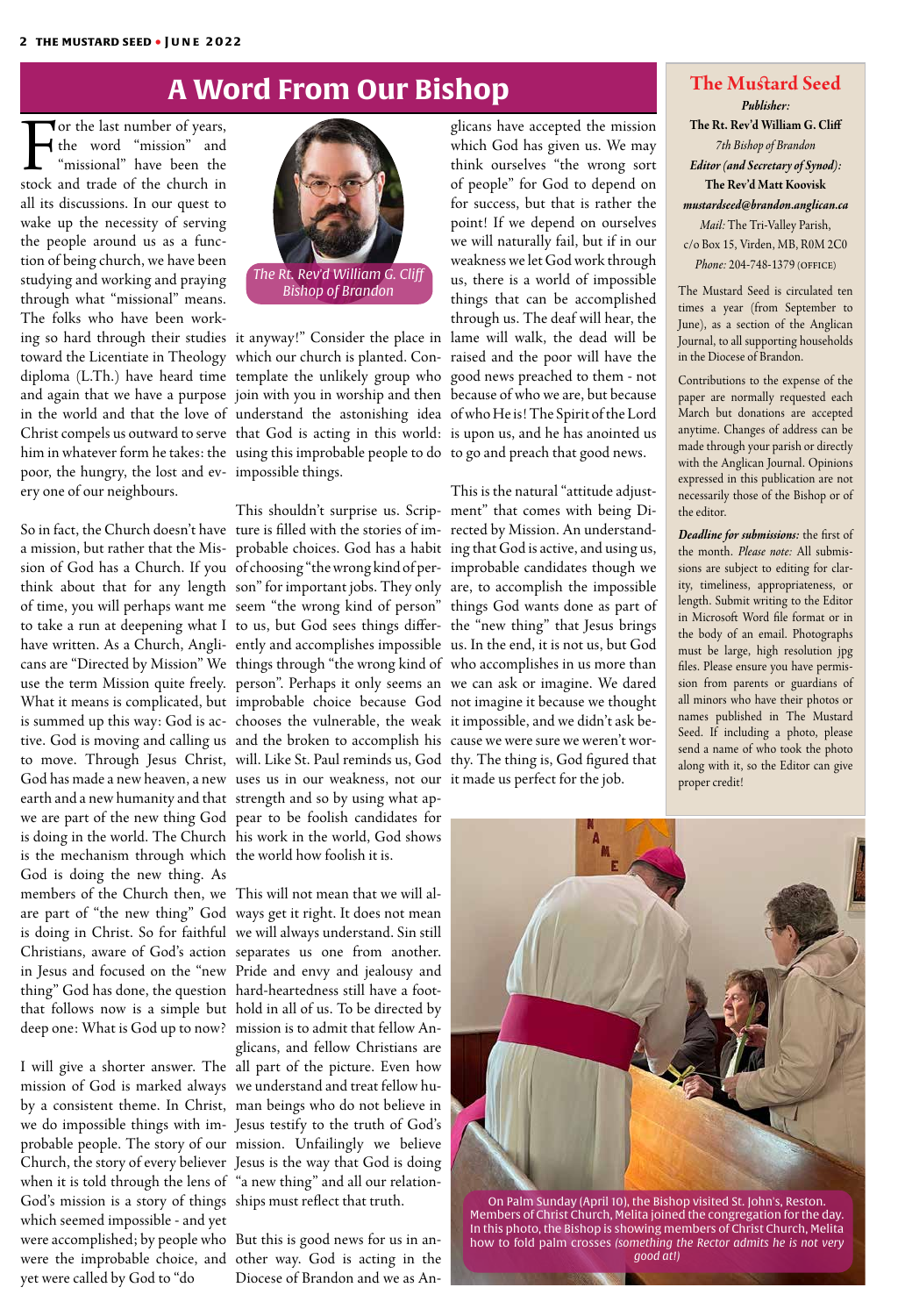# **News from the Pews**



| <b>PELLY PLAINS PARISH</b><br>as submitted by Virginia Beelaert                                                                                                                                                                                       | <b>ST. JAMES', RIVERS</b><br>as submitted by Kathy Roberts                                                                                                                                                                                                                                                                                                                                                                                                                                                                                                 |
|-------------------------------------------------------------------------------------------------------------------------------------------------------------------------------------------------------------------------------------------------------|------------------------------------------------------------------------------------------------------------------------------------------------------------------------------------------------------------------------------------------------------------------------------------------------------------------------------------------------------------------------------------------------------------------------------------------------------------------------------------------------------------------------------------------------------------|
| As part of their outreach, St. Matthew's Binscarth has made very generous dona-<br>tions in recent months. One was in support of the Ukraine to the Canada Ukraine<br>Foundation. They also donated a laptop to assist a student recovering from sur- | The ladies of St. James had a busy week when they served lunch on May 2nd<br>and 3rd to the participants of the National Plowing Match held at Ryall's farm,<br>and lunch at a funeral on May 5th.                                                                                                                                                                                                                                                                                                                                                         |
| gery with school work and assisted a former parishioner who lost everything in<br>the Abbotsford flood.                                                                                                                                               | Tom and Jean Ryall organized the plowing event and Sandy Donald was in<br>charge of fundraising. Plowing participants came from Ontario, Manitoba,                                                                                                                                                                                                                                                                                                                                                                                                         |
| On April 9, the Rev'd Chris Pilon was one of several Russell clergy who attended<br>A Dinner for Ukraine. The money raised was given to the Canada Ukraine Foun-<br>dation to support humanitarian relief in the Ukraine.                             | Alberta, British Columbia and Vancouver Island. There were three classes,<br>Senior Conventional, Senior Reversible and Junior Conventional. Winner of<br>the Senior Conventional, Brian Davenport from Ontario and winner of the<br>Senior Reversible, Tom Evans of Ontario will both attend the World Plowing<br>Competitions in Estonia in 2023. The ladies were not overlooked as they were<br>treated to a tour of Virden, Manitoba (including the Aud Theatre, a historical<br>site within Virden.) From all reports, the event was a great success! |
|                                                                                                                                                                                                                                                       | Below are some photos of the tractors that were at the event.                                                                                                                                                                                                                                                                                                                                                                                                                                                                                              |
| On April 28, Christ Church, Russell enjoyed a social time as well as a<br>delicious meal catered by their local Chicken Chef. This is an impor-<br>tant part of their fundraising for the year.                                                       |                                                                                                                                                                                                                                                                                                                                                                                                                                                                                                                                                            |
| <b>ST. PAUL'S, DAUPHIN</b>                                                                                                                                                                                                                            |                                                                                                                                                                                                                                                                                                                                                                                                                                                                                                                                                            |
| as submitted by Sandy Pacey                                                                                                                                                                                                                           |                                                                                                                                                                                                                                                                                                                                                                                                                                                                                                                                                            |
| St. Paul's has the wonderful good fortune to have had the Parks family<br>join the parish. John Parks is a talented musician who has been able<br>to make our beautiful organ sing again after a long period of being<br>dormant.                     |                                                                                                                                                                                                                                                                                                                                                                                                                                                                                                                                                            |



19. J. P

 For the first time since the pandemic started, St. Paul's was blessed to be able to have Children's Time during the Sunday service.